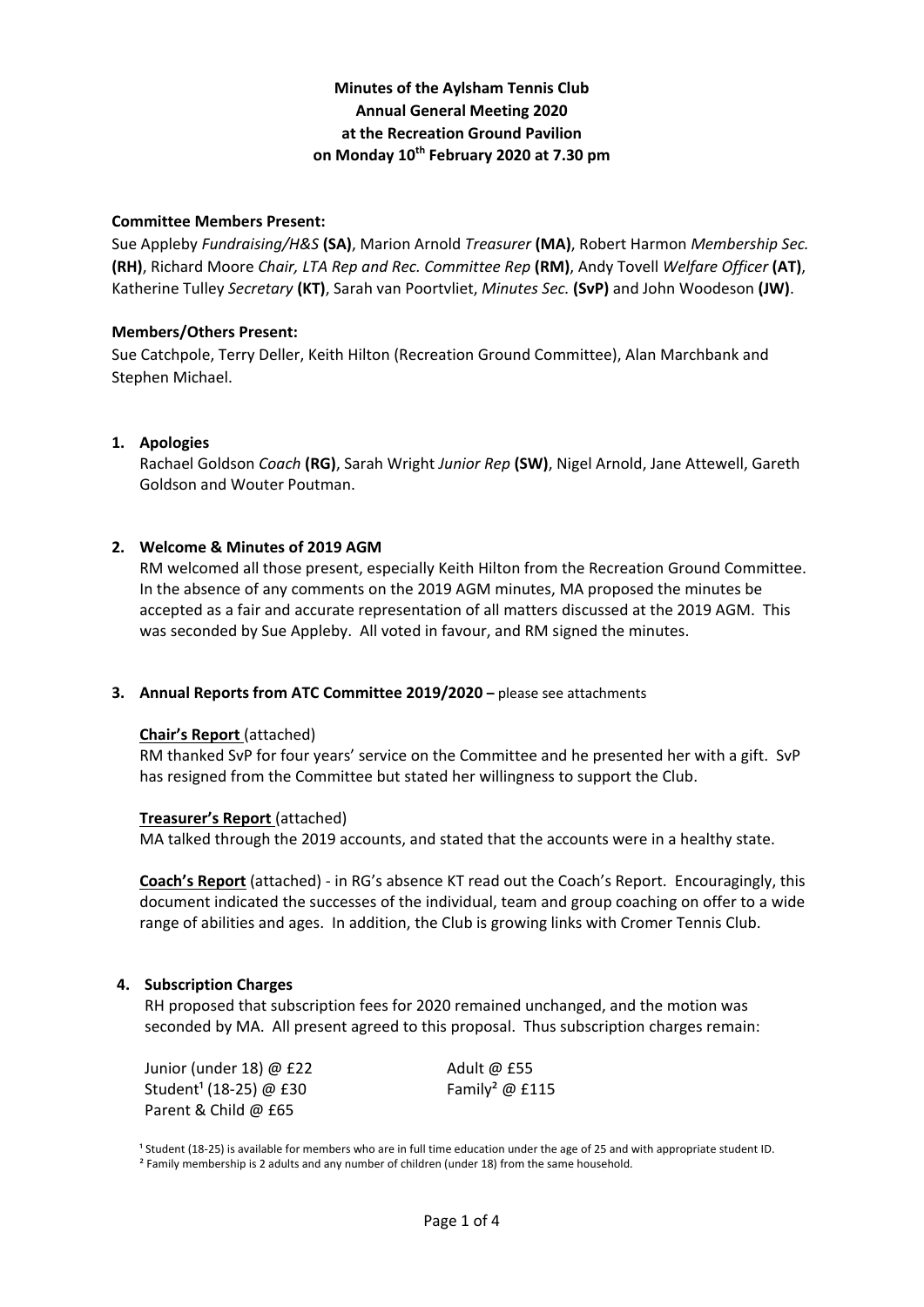# **5. Code of Conduct**

RM stated that the Committee had reviewed the Club's Code of Conduct (applicable to Members, Visitors and P&P Players). The Code of Conduct (see attachment) has been divided into three parts: the main body, to which all people are to be held accountable; a second section detailing Club rules and additional guidance, and a final section outlining the Club's etiquette. RM believed that the document was compatible with the ethos of the Club. Sue Catchpole asked for the following change to the reporting of accidents in the document:

"Use the Accident Book in the Club Hut to report ANY ACCIDENT or NEAR MISS and inform a Committee Member."

Alan Marchbank pointed out that "Welfare Office" should be replaced with "Welfare Officer".

The Code of Conduct, together with the changes listed above, was proposed by JW and seconded by SvP. All present were in agreement that the Club should adopt this revised Code of Conduct.

# **6. Election of Officers for the Committee**

Prior to all existing Committee Members standing down, RM stressed that there remained some vacancies on the Committee, notably the role of Secretary. RM is in discussion with a few Members about the possibility of them joining the Committee – our Constitution allows for up to three persons to be co-opted onto the Committee before our next AGM. RM stated that there may be a degree of fluidity between the specific Committee roles. The motion for election to the Committee was as follows:

| <b>Committee Position</b>    | <b>Name</b>                                          | <b>Proposed by</b>   | Seconded by          |
|------------------------------|------------------------------------------------------|----------------------|----------------------|
| Chair                        | <b>Richard Moore</b>                                 | Katherine Tulley     | <b>Marion Arnold</b> |
| Treasurer                    | <b>Marion Arnold</b>                                 | Robert Harmon        | John Woodeson        |
| Secretary                    | Vacant: RM in conversation with a possible candidate |                      |                      |
| <b>Head Coach</b>            | Rachael Goldson                                      | Sarah van Poortvliet | Andy Tovell          |
| Welfare Officer              | <b>Andy Tovell</b>                                   | Sue Appleby          | Sarah van Poortvliet |
| H&S/Maintenance Officer      | Sue Appleby                                          | Katherine Tulley     | John Woodeson        |
| <b>Fundraiser</b>            | Sue Appleby                                          | Katherine Tulley     | John Woodeson        |
| <b>Minutes Secretary</b>     | Katherine Tulley                                     | <b>Richard Moore</b> | <b>Marion Arnold</b> |
| Junior Representative        | Vacant                                               |                      |                      |
| Rec. Committee Rep.          | <b>Tony Gray</b>                                     | Robert Harmon        | <b>Richard Moore</b> |
| LTA Representative           | <b>Steve Michael</b>                                 | Sue Appleby          | John Woodeson        |
| <b>Teams Co-ordinator</b>    | Alan Marchbank                                       | John Woodeson        | Robin Burden         |
| Website Co-ordinator         | Alan Marchbank                                       | Sarah van Poortyliet | <b>Marion Arnold</b> |
| <b>Communication Officer</b> | Vacant: RM in conversation with a possible candidate |                      |                      |
| Social Secretary             | Vacant                                               |                      |                      |
| Member without Portfolio     | Robin Burden                                         | <b>Steve Michael</b> | Sarah van Poortvliet |
| Member without Portfolio     | John Woodeson                                        | Sarah van Poortvliet | <b>Marion Arnold</b> |

RM thanked those who had volunteered to remain on or to join the Committee, stating that the Club is entirely dependent upon its volunteers.

Sue Catchpole reminded the new Committee that she and several other Members would be very willing to offer to help at various tennis and social events held at the Club.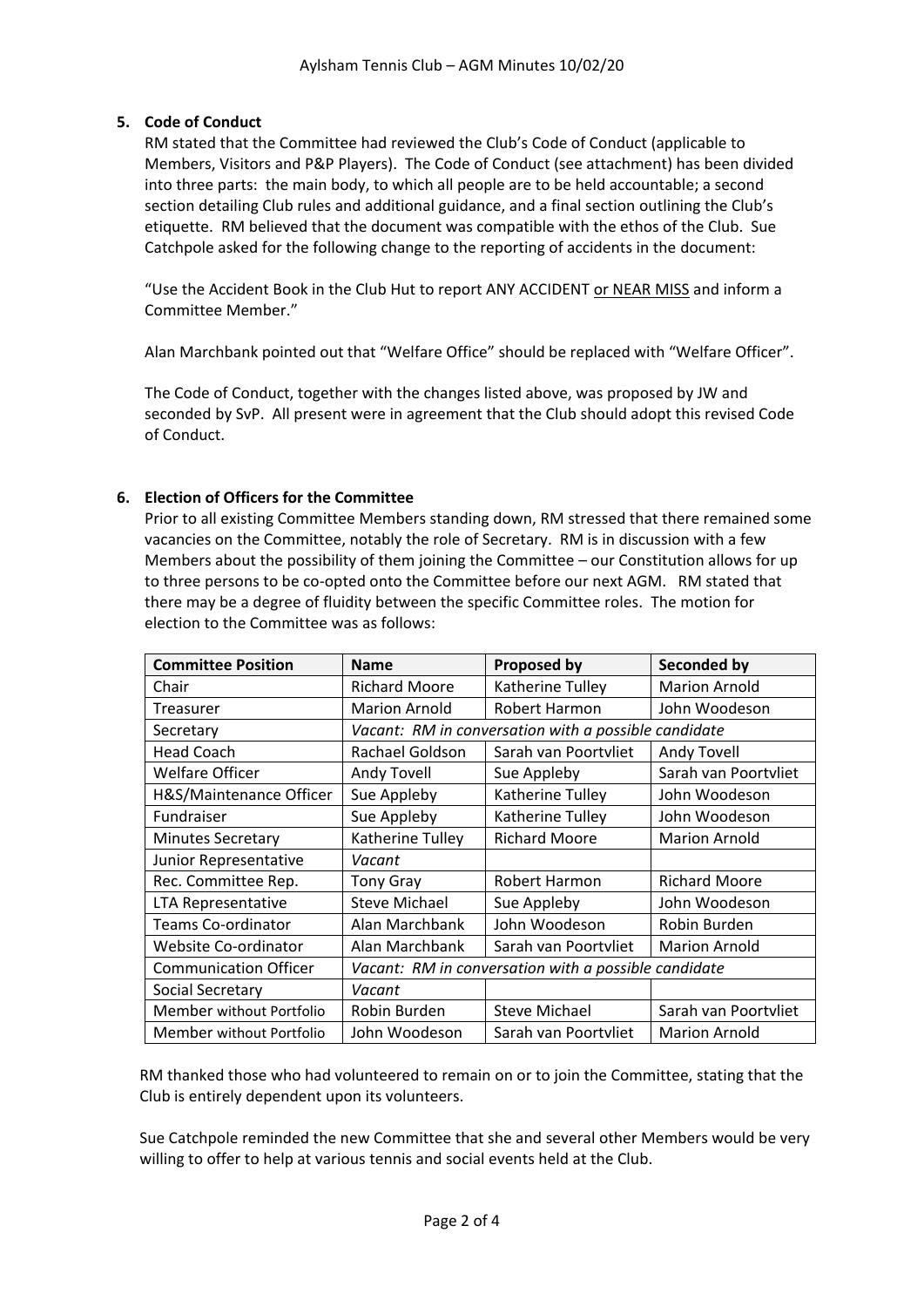AT asked if the Club might consider electing a Vice Chair. RM stated that this would be discussed, though such a step would necessitate an amendment to our Constitution.

RM informed us that the following had been selected as Team Captains:

| Lisa Kimber                    | Ladies A Team        |
|--------------------------------|----------------------|
| Sally Homfray-Davis            | Ladies B Team        |
| Robbie Ollman                  | Mens A Team          |
| John Woodeson                  | Mens B Team          |
| Dawn Crafer and Dick Makepeace | <b>Mixed Leagues</b> |

# **7. Long Term Maintenance**

RM itemised six key components of our long term maintenance, listed as follows:

| (i)   | Court resurfacing                  | The projected total cost is £45K. The LTA<br>recommend resurfacing every 10 years (ie 2023)<br>but ATC hopes to extend to 2025.                                                       |
|-------|------------------------------------|---------------------------------------------------------------------------------------------------------------------------------------------------------------------------------------|
| (ii)  | Painting of surface                | Every six years                                                                                                                                                                       |
| (iii) | Floodlighting: bulb replacements   | Requires cranes and we need to monitor how long<br>bulbs have been lit.                                                                                                               |
| (iv)  | Replacement of floodlighting posts | Whole floodlighting replacement likely to cost<br>£30K. Every $10 - 20$ years.                                                                                                        |
| (v)   | Court fencing and Club Hut         | No specific dates or costs to report.                                                                                                                                                 |
| (vi)  | Other large items                  | New nets needed, preferably over the next<br>season. £2K card entry access proposed, though<br>this cost will be offset by not having the annual<br>lock change and key distribution. |

RM emphasised that there will be many discussions on long term improvements and indeed possible changes such as the orientation and choice of surface of the Courts at Committee meetings, as well as at strategic sub-Committee levels. He welcomed anybody with expertise in this area to assist in long term planning.

RM explained that, depending on the timing of resurfacing (2023-2025) we need to make deposits annually of approximately £8-10,000 into our sinking fund for major works. Fundraising and prudent accounting remain necessary to ensure adequate long term funds, not to mention Members deriving pleasure from fundraising events.

Keith Hilton also indicated that the Recreation Committee did expect to be able to make a contribution towards some of the costs of long term maintenance. SA stated that the Club would apply for grants a year ahead of planned major works.

Keith Hilton asked about the condition of the courts and how much certainty there was around the planned resurfacing in 2023/25. In response SA expressed a concern that the poor cleaning of the Courts in early 2019 had led to a loosening of the surface of the Courts, possibly resulting in increased penetration of moss. Furthermore, the mild and wet autumn and winter have accelerated moss growth. RM responded that timing was the key uncertainty from a budgeting perspective. In spite of this, both RM and SA were optimistic around the 2023-2025 timeframe which was similar to the advice that the Town Council had had when the Courts were inspected